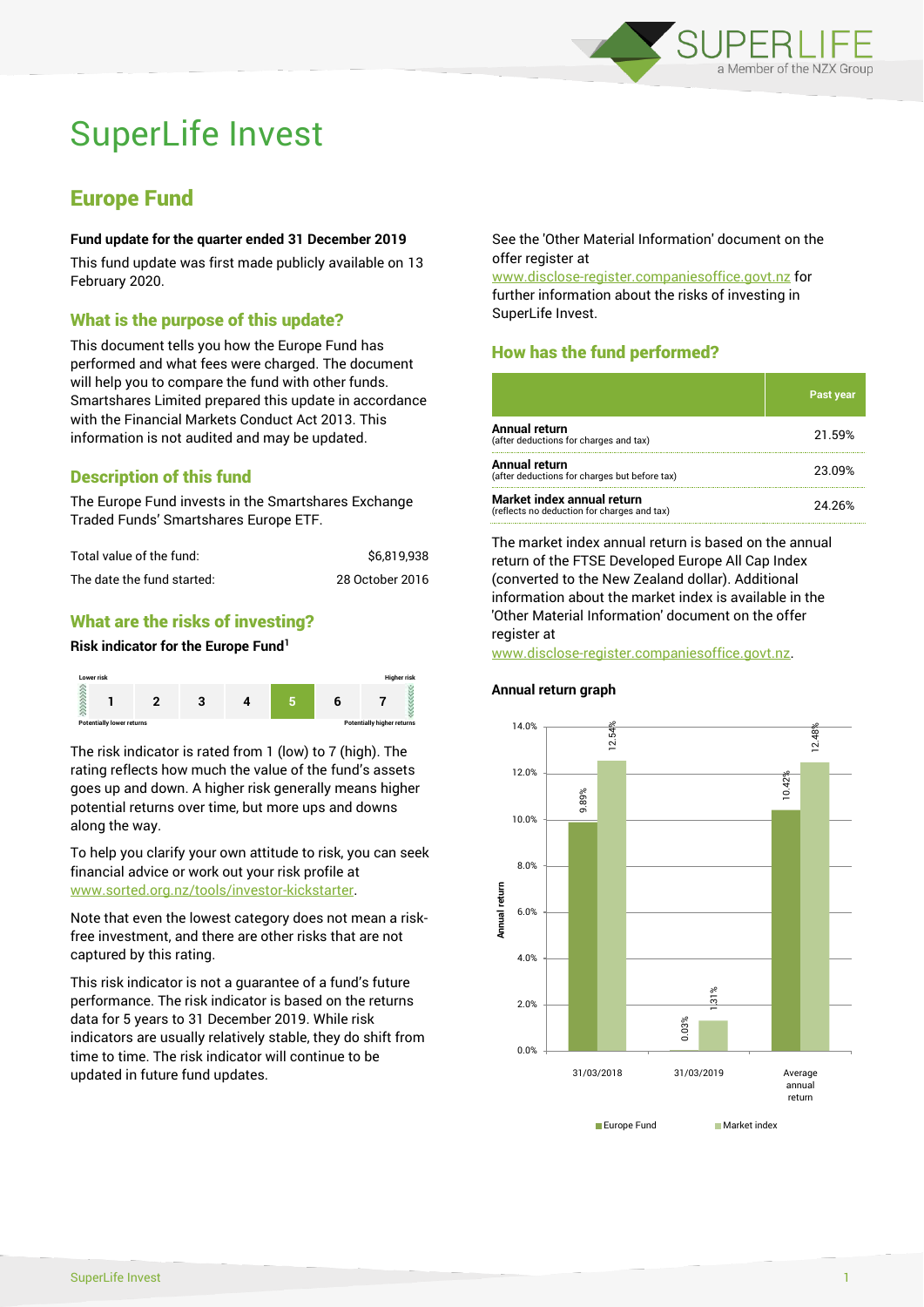

This shows the return after fund charges and tax for each year ending 31 March since the fund started. The last bar shows the average annual return since the fund started, up to 31 December 2019.

**Important:** This does not tell you how the fund will perform in the future.

Returns in this update are after tax at the highest prescribed investor rate (PIR) of tax for an individual New Zealand resident. Your tax may be lower.

#### What fees are investors charged?

Investors in the Europe Fund are charged fund charges. In the year to 31 March 2019 these were:

|                                                       | % per annum of fund's<br>net asset value |  |
|-------------------------------------------------------|------------------------------------------|--|
| <b>Total fund charges</b>                             | 0.49%                                    |  |
| Which are made up of:                                 |                                          |  |
| <b>Total management and administration</b><br>charges | 0.49%                                    |  |
| Including:                                            |                                          |  |
| Manager's basic fee                                   | 0.36%                                    |  |
| Other management and<br>administration charges        | 0.13%                                    |  |
| Other charges                                         | Dollar amount per investor               |  |
| Administration fee                                    | \$12 per annum                           |  |

Investors may also be charged individual action fees for specific actions or decisions (for example, if an investor has a financial adviser and has agreed to pay a fee to the adviser for providing financial advice). See the Product Disclosure Statement for SuperLife Invest for more information about those fees.

Small differences in fees and charges can have a big impact on your investment over the long term.

GST is included in the fund charges set out above.

#### Example of how this applies to an investor

Jess had \$10,000 in the fund and did not make any further contributions. At the end of the year, Jess received a return after fund charges were deducted of \$2,159 (that is 21.59% of her initial \$10,000). Jess paid other charges of \$12. This gives Jess a total return after tax of \$2,147 for the year.

#### What does the fund invest in?

#### **Actual investment mix**

This shows the types of assets that the fund invests in.



#### **Target investment mix**

This shows the mix of assets that the fund generally intends to invest in.

| <b>Asset Category</b>        | <b>Target asset mix</b> |
|------------------------------|-------------------------|
| Cash and cash equivalents    | 1.00%                   |
| New Zealand fixed interest   |                         |
| International fixed interest |                         |
| Australasian equities        |                         |
| International equities       | 99.00%                  |
| Listed property              |                         |
| Unlisted property            |                         |
| Commodities                  |                         |
| Other                        |                         |